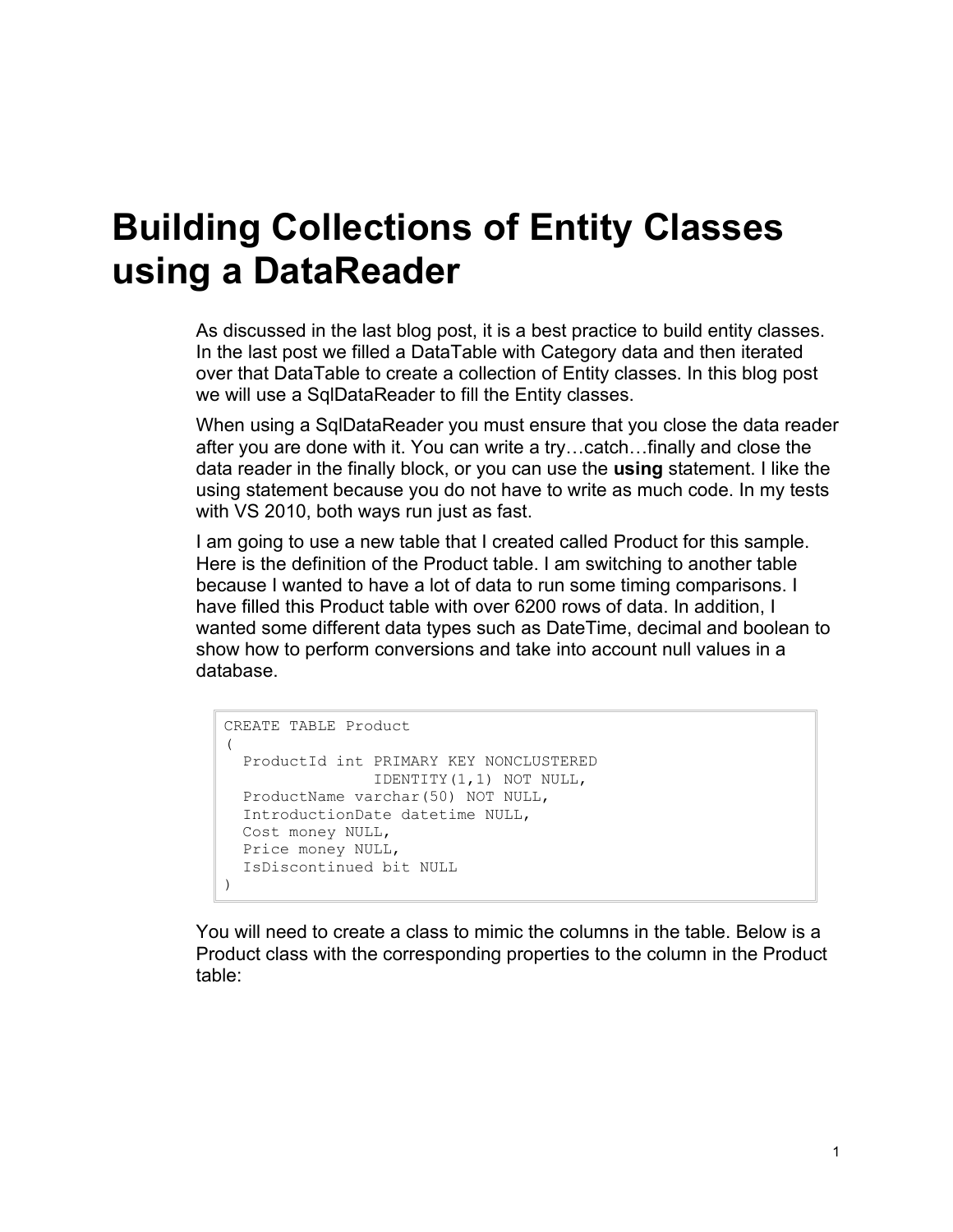```
C#public class Product
{
  public int ProductId { get; set; }
  public string ProductName { get; set; }
 public DateTime IntroductionDate { get; set; }
  public decimal Cost { get; set; }
 public decimal Price { get; set; }
  public bool IsDiscontinued { get; set; } 
}
Visual Basic
Public Class Product
  Public Property ProductId As Integer
  Public Property ProductName As String
  Public Property IntroductionDate As DateTime
  Public Property Cost As Decimal
  Public Property Price As Decimal
  Public Property IsDiscontinued As Boolean
End Class
```
Below is the code to load a collection of Product data into a collection of Product objects using a data reader.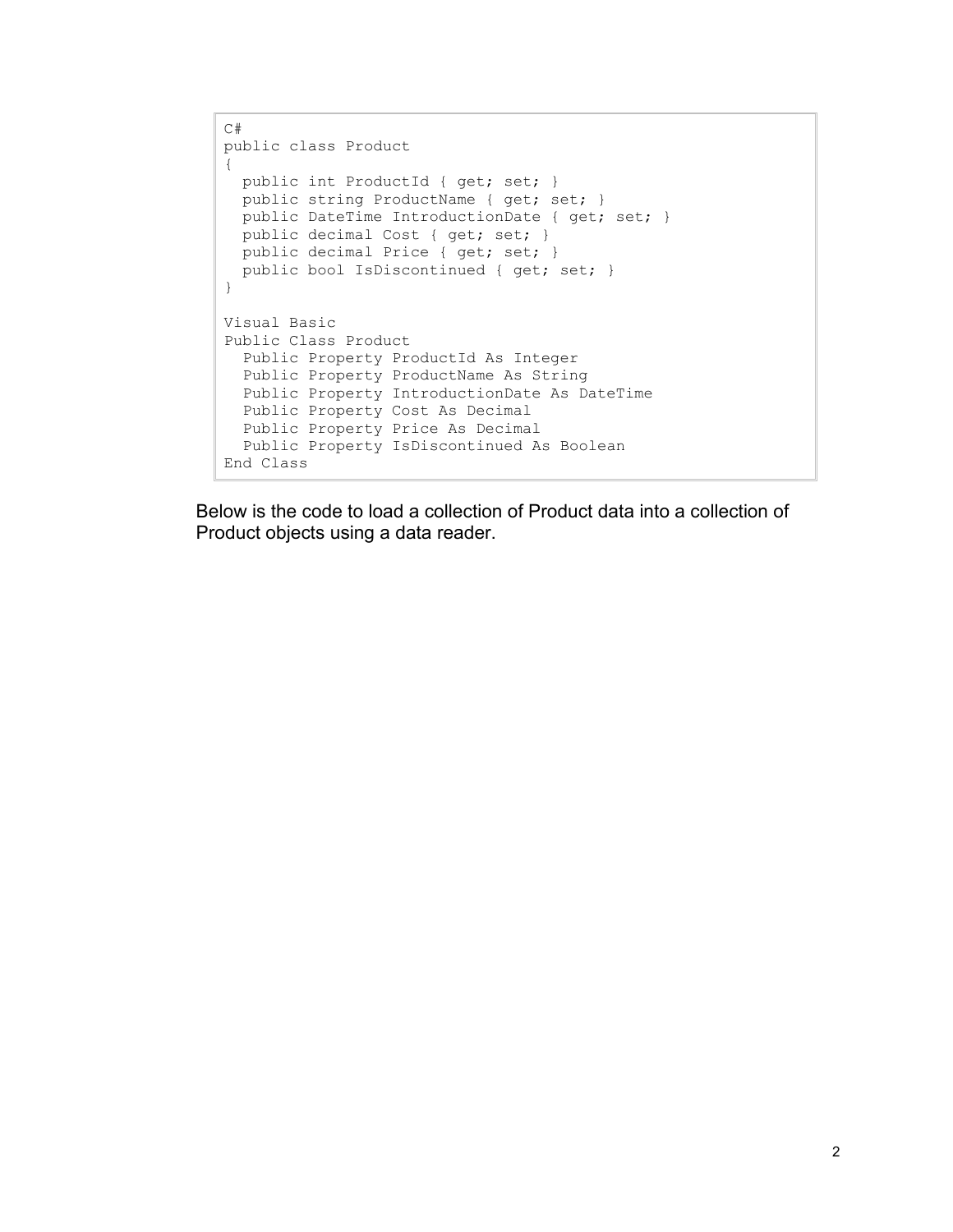```
C#
private List<Product> GetProducts()
{
  SqlCommand cmd = null;
 List<Product> ret = new List<Product>();
  Product entity = null;
 cmd = new SqlCommand("SELECT * FROM Product");
   using (cmd.Connection = new SqlConnection(
         "Server=Localhost;Database=Sandbox;Integrated
           Security=Yes"))
   {
     cmd.Connection.Open();
    using (var rdr = cmd.ExecuteReader(CommandBehavior.CloseConnection))
     {
       while (rdr.Read())
       {
         entity = new Product();
         // ProductId is a NOT NULL field
        entity.ProductId = Convert.ToInt32(rdr["ProductId"]);
         // Strings automatically convert to "" if null.
         entity.ProductName = rdr["ProductName"].ToString();
         entity.IntroductionDate =
                 DataConvert.ConvertTo<DateTime>(
                   rdr["IntroductionDate"],
                    default(DateTime));
         entity.Cost =
                 DataConvert.ConvertTo<decimal>(rdr["Cost"],
                   default(decimal));
         entity.Price =
                 DataConvert.ConvertTo<decimal>(rdr["Price"],
                   default(decimal));
         entity.IsDiscontinued =
                 DataConvert.ConvertTo<bool>(
                   rdr["IsDiscontinued"],
                      default(bool));
         ret.Add(entity);
       }
     }
   }
  return ret;
}
Visual Basic
Private Function GetProducts() As List(Of Product)
   Dim cmd As SqlCommand = Nothing
   Dim ret As New List(Of Product)()
  Dim entity As Product = Nothing
 cmd = New SqlCommand("SELECT * FROM Product")
 Using cnn As SqlConnection =
   New SqlConnection( _
```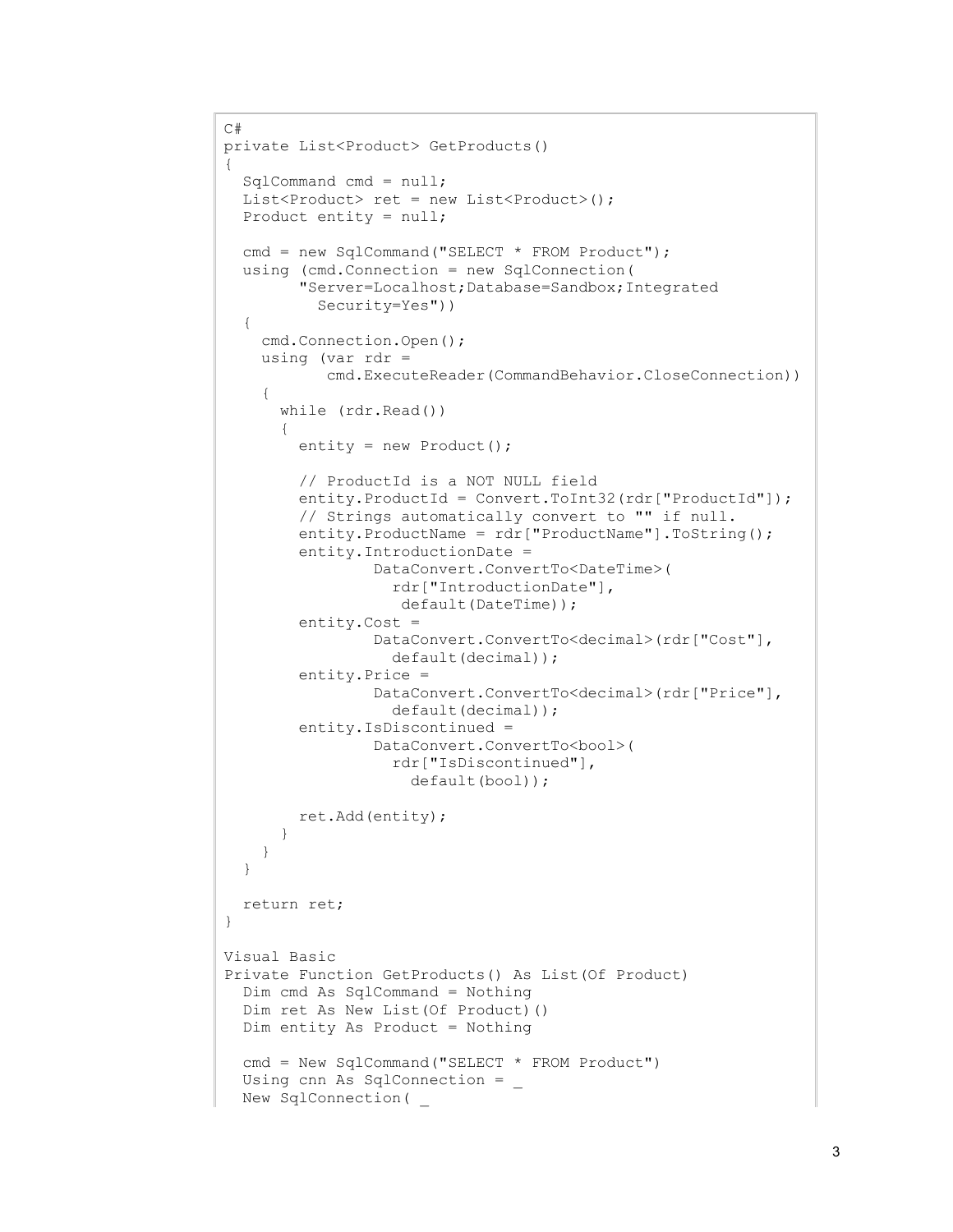```
 "Server=Localhost;Database=Sandbox;Integrated
          Security=Yes")
     cmd.Connection = cnn
     cmd.Connection.Open()
    Using rdr As SqlDataReader =
      cmd.ExecuteReader(CommandBehavior.CloseConnection)
       While rdr.Read()
         entity = New Product()
         ' ProductId is a NOT NULL field
         entity.ProductId = Convert.ToInt32(rdr("ProductId"))
         ' Strings automatically convert to "" if null.
         entity.ProductName = rdr("ProductName").ToString()
        entity.IntroductionDate =
            DataConvert.ConvertTo(Of DateTime) _
               (rdr("IntroductionDate"), DateTime.MinValue)
         entity.Cost = DataConvert.ConvertTo(Of Decimal) _
              (rdr("Cost"), 0D)
         entity.Price = DataConvert.ConvertTo(Of Decimal) _
              (rdr("Price"), 0D)
        entity. IsDiscontinued =
              DataConvert.ConvertTo(Of Boolean)
                 (rdr("IsDiscontinued"), False)
         ret.Add(entity)
       End While
     End Using
   End Using
   Return ret
End Function
```
The above code is fairly straight forward. Loop through each row and grab each column of data. Convert the data coming from the column into an appropriate value based on the data type. Remember when reading from a DataRow or from a column in the SqlDataReader that the data comes in as an "object" data type. So you must convert it in order to put it into a strongly typed property in your Product object. Of course, you must also handle null values and that is where the DataConvert class comes in.

## **The DataConvert Class**

Whether you use a DataTable/DataSet like in my last blog post or whether you use a DataReader, you will need to check to see if the data read in from the database is a null value. If so, you either need to use Nullable data types in all of your classes, or you need to convert the null to some valid value for the appropriate data type. In the above code I used a class to check for and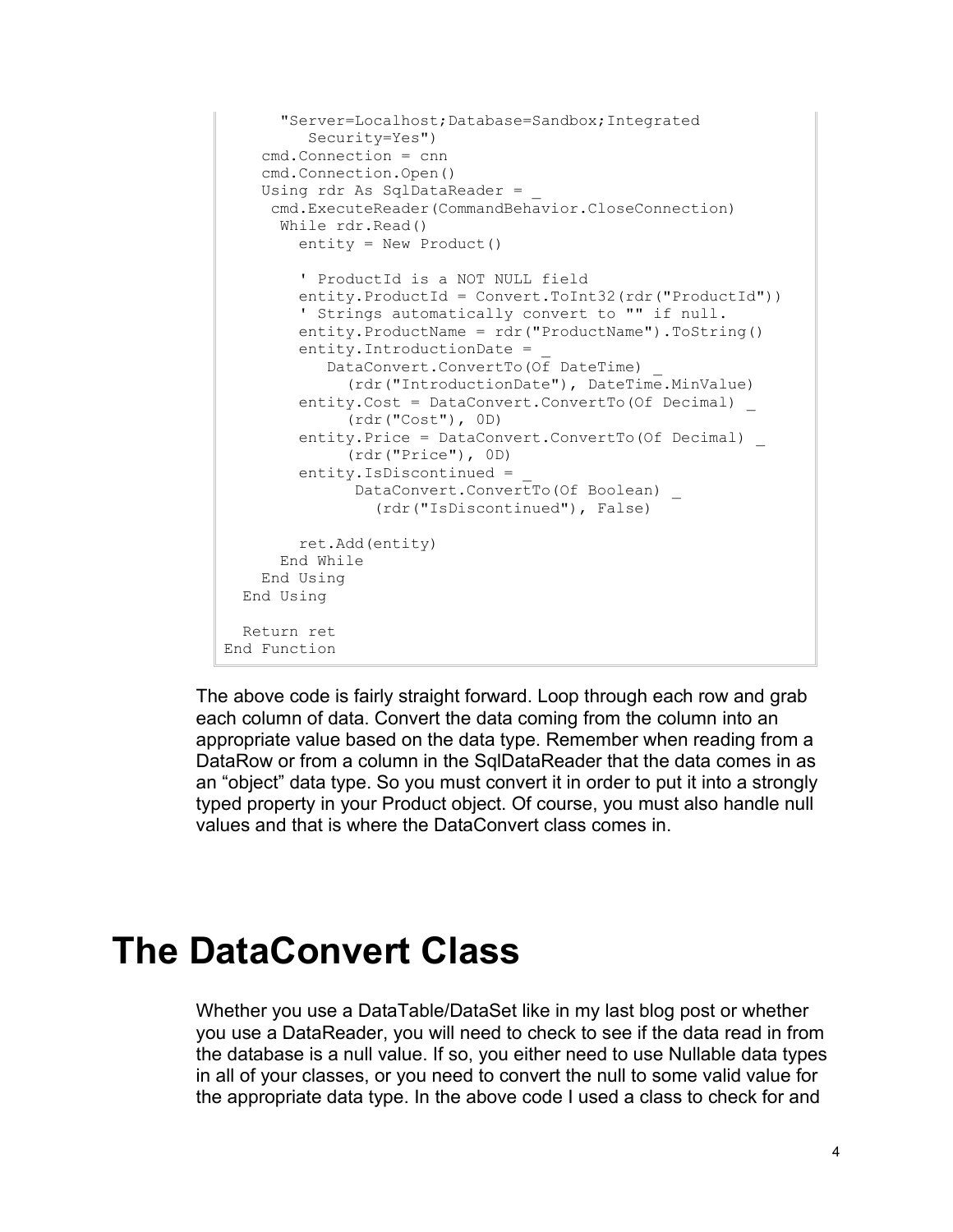convert a null value into a default value for the data. The DataConvert class looks like the following:

```
C#
public class DataConvert
{
  public static T ConvertTo<T>(object value,
    object defaultValue) where T : struct
   {
     if (value.Equals(DBNull.Value))
      return (T)defaultValue;
    else
       return (T)value;
  }
}
Visual Basic
Public Class DataConvert
 Public Shared Function ConvertTo(Of T As Structure) _
     (value As Object, defaultValue As Object) As T
     If value.Equals(DBNull.Value) Then
       Return DirectCast(defaultValue, T)
     Else
       Return DirectCast(value, T)
     End If
  End Function
End Class
```
I used a generic to specify the data type to convert to and then passed in the value from the column and a default value to return if the value is a null.